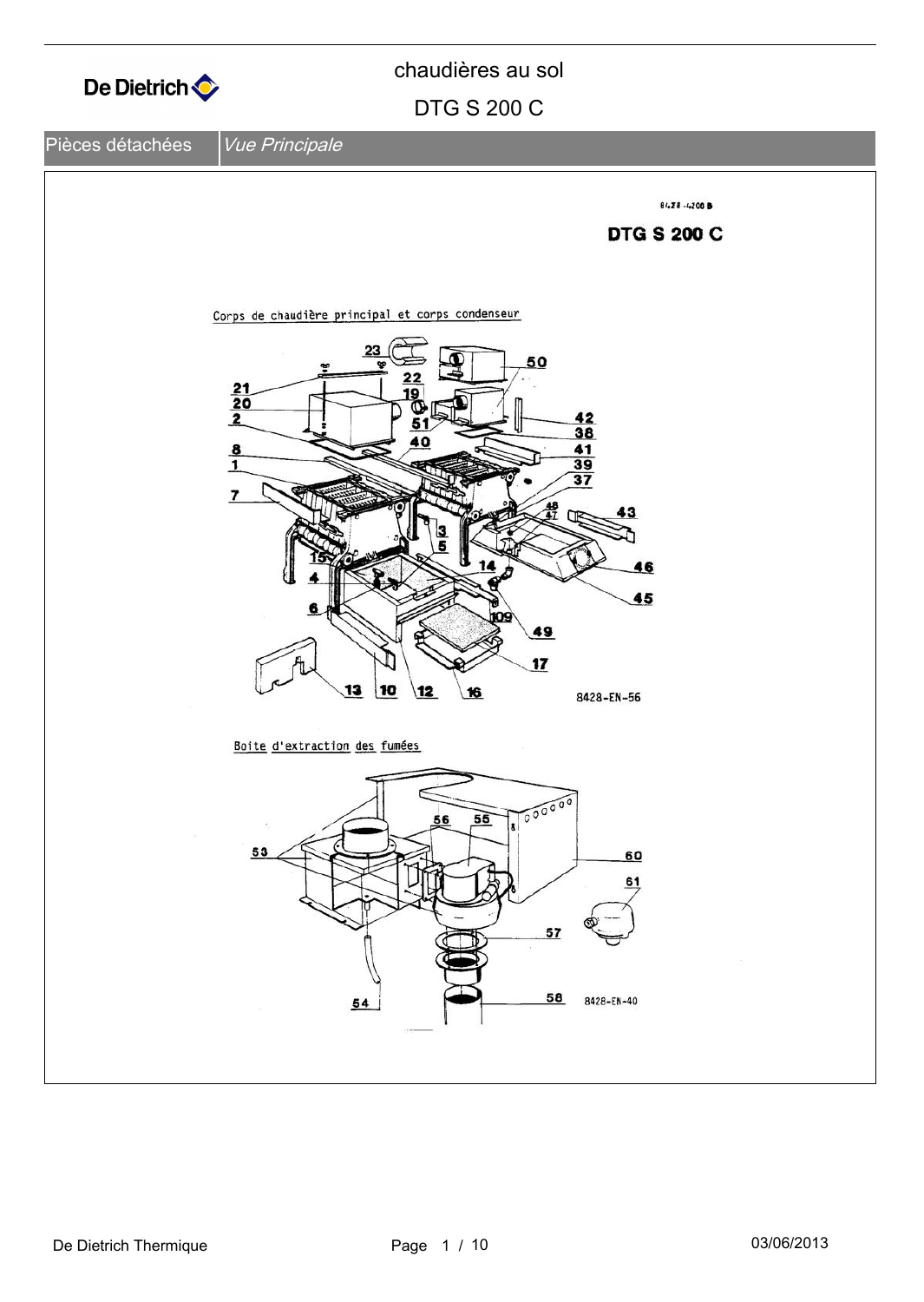

DTG S 200 C chaudières au sol

#### **Réf.** Référence Description **Communication** Qté **Tarif** Remarques 1 84098920 CORPS CHAUDIERE 4EL. 1 1 Nous consulter ... 1 84098921 CORPS CHAUDIERE 5EL. 1 1 Nous consulter ... 1 84098925 CORPS CHAUDIERE 9EL. 1 1 Nous consulter ... 1 84098922 CORPS CHAUDIERE 6EL. 1 1 Nous consulter ... 1 84098923 CORPS CHAUDIFRE 7FL. 1 Nous consulter ... 1 84098924 CORPS CHAUDIERE 8EL. 1 1 Nous consulter ... 2 95046128 JOINT VERRANE D10 (1M) 1 3,50 €  $3$  85000026 DOIGT DE GANT 1/2 LG200 1 24,60 € 4 85000029 DOIGT DE GANT 1/2 LG120 1 12,20 €  $5$  97581286 RESSORT DE MAINTIEN 1,10  $\epsilon$ 6 94902075 ROBINET DE VIDANGE 1/2" 1 1 18,20 € 7 84288712 TRAVERSE SUP.GAUCH.CPL.4E 1 Nous consulter ... 7 84288713 TRAVERSE SUP GAUCH CPL 5F 1 Nous consulter ... 7 84288714 TRAVERSE SUP.GAUCH.CPL.6E 1 Nous consulter ... 7 84288715 TRAVERSE SUP.GAUCH.CPL.7E 1 1 Nous consulter ... 7 84288716 TRAVERSE SUP.GAUCH.CPL.8E 1 1 Nous consulter ... 7 84288717 TRAVERSE SUP.GAUCH.CPL.9E 1 1 Nous consulter ... 8 84288718 TRAVERSE SUP.MILIEU CPL4E 1 1 Nous consulter ... 8 84288723 TRAVERSE SUP.MILIEU CPL9E 1 1 Nous consulter ... 8 84288719 TRAVERSE SUP.MILIEU CPL5E 1 1 Nous consulter ... 8 84288720 TRAVERSE SUP.MILIEU CPL6E 1 1 Nous consulter ... 8 84288721 TRAVERSE SUP.MILIEU CPL7E 1 1 Nous consulter ... 8 84288722 TRAVERSE SUP.MILIEU CPL8E 1 Nous consulter ... 10 84288724 TRAVERSE INFER.CPL.4EL. 1 1 Nous consulter ... 10 84288727 TRAVERSE INFER.CPL.7EL. 1 1 Nous consulter ... 10 84288728 TRAVERSE INFER.CPL.8EL. 1 1 Nous consulter ... 10 84288729 TRAVERSE INFER.CPL.9EL. 1 1 Nous consulter ... 10 84288725 TRAVERSE INFER.CPL.5EL. 1 Nous consulter ... 10 84288726 TRAVERSE INFER.CPL.6EL. 1 1 Nous consulter ... 12 84097036 FOYER CPL 4EL. 1 Nous consulter ... 12 84097037 FOYER CPL.5EL. 1 1 Nous consulter 12 84097038 FOYER CPL.6EL. 1 Nous consulter ... 12 84097039 FOYER CPL 7FL **12 CONSULTER 12 CONSULTER 1** Nous consulter ... 12 84097040 FOYER CPL.8EL. 1 Nous consulter ... 12 84097041 FOYER CPL.9EL. 1 1 Nous consulter ... 13 97550491 ISOLAT.PLAQ.FOY.8409-4034 1 9,15 € 14 97550494 ISOL.LAT.FOY.4EL8409-4020 1 15,30 € 14 97550499 ISOL.LAT.FOY.9EL8409-4020 1 38,80 € 14 97550495 ISOL.LAT.FOY.5EL8409-4020 1 1 19,80 € 14 97550498 ISOL.LAT.FOY.8EL8409-4020 1 34,20 € 14 97550496 ISOL.LAT.FOY.6EL8409-4020 1 1 24,60 € 14 97550497 ISOL.LAT.FOY.7EL8409-4020 1 29,30 € 15 97550493 ISOL.ARR.FOYER 8409-4020 1 1 17,00 € 16 84098012 BAC 4EL. 1 31,20 € 16 84098013 BAC 5EL. 1 32,80 € 16 84098014 BAC 6EL. 1 Nous consulter ... 16 84098015 BAC 7EL. 1 37,50 € 16 84098016 BAC 8EL. 1 41,20 € 17 97550500 ISOLAT.BAC 4EL. 8409-4020 1 16.30 €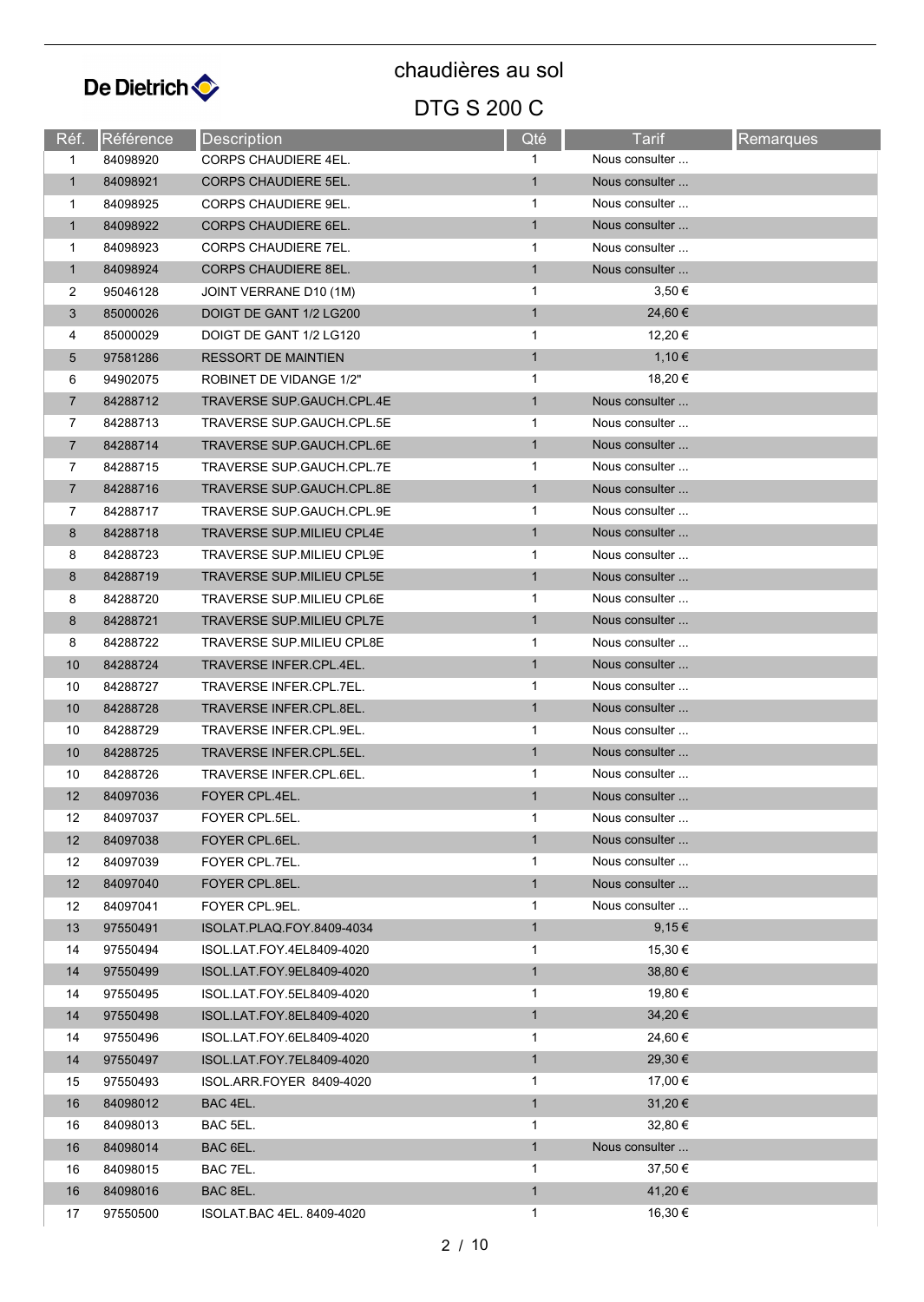

### DTG S 200 C chaudières au sol

| 17 | 97550505 | <b>ISOLAT BAC 9EL. 8409-4020</b> | $\mathbf{1}$ | 53,20 €        |  |
|----|----------|----------------------------------|--------------|----------------|--|
| 17 | 97550501 | ISOLAT.BAC 5EL. 8409-4020        | $\mathbf 1$  | 21,40 €        |  |
| 17 | 97550504 | ISOLAT.BAC 8EL. 8409-4020        | $\mathbf{1}$ | 38,80 €        |  |
| 17 | 97550502 | ISOLAT.BAC 6EL. 8409-4020        | $\mathbf{1}$ | 27,00 €        |  |
| 17 | 97550503 | ISOLAT.BAC 7EL. 8409-4020        | $\mathbf{1}$ | $32,90 \in$    |  |
|    | 84288919 | BOITE A FUMEE CPL.4EL.           | $\mathbf 1$  | 164,00 €       |  |
| 19 |          |                                  | $\mathbf{1}$ | Nous consulter |  |
| 19 | 84288920 | <b>BOITE A FUMEE CPL.5EL.</b>    |              | Nous consulter |  |
| 19 | 84288921 | BOITE A FUMEE CPL.6EL.           | 1            | Nous consulter |  |
| 19 | 84288922 | BOITE A FUMEE CPL.7EL.           | $\mathbf{1}$ |                |  |
| 19 | 84288923 | <b>BOITE A FUMEE CPL.8EL.</b>    | 1            | Nous consulter |  |
| 19 | 84288924 | BOITE A FUMEE CPL.9EL.           | $\mathbf{1}$ | Nous consulter |  |
| 20 | 84288979 | TIGE DASSEMBLAGE CPL.            | $\mathbf{1}$ | 16,90 €        |  |
| 21 | 84288037 | TRAVERSE BOITE A FUMEE           | $\mathbf{1}$ | Nous consulter |  |
| 21 | 84098045 | TRAVERSE PR.ANTIREFOULEUR        | $\mathbf 1$  | 6,40 €         |  |
| 22 | 94847040 | COLLIER SERR.BRS A 128/48        | $\mathbf{1}$ | Nous consulter |  |
| 22 | 94847041 | COLLIER SERR.BRS A 155/48        | 1            | Nous consulter |  |
| 23 | 84284076 | <b>ISOLATION BUSE</b>            | $\mathbf{1}$ | 7,70 €         |  |
| 37 | 84288943 | CORPS DE CHAUDIERE 4EL.          | 1            | 1040,00 €      |  |
| 37 | 84288945 | CORPS DE CHAUDIERE 6EL.          | $\mathbf{1}$ | 1498,00 €      |  |
| 37 | 84288947 | CORPS DE CHAUDIERE 8EL.          | $\mathbf{1}$ | 1954,00 €      |  |
| 37 | 84288948 | <b>CORPS DE CHAUDIERE 9EL.</b>   | $\mathbf{1}$ | 2116,00 €      |  |
| 37 | 84288944 | CORPS DE CHAUDIERE 5EL.          | 1            | 1273,00 €      |  |
| 37 | 84288946 | CORPS DE CHAUDIERE 7EL.          | $\mathbf{1}$ | 1622,00 €      |  |
| 38 | 95046128 | JOINT VERRANE D10 (1M)           | $\mathbf 1$  | 3,50€          |  |
| 39 | 94902075 | <b>ROBINET DE VIDANGE 1/2"</b>   | $\mathbf{1}$ | 18,20 €        |  |
| 40 | 84288730 | TRAVERSE SUP.MILIEU CPL4E        | $\mathbf{1}$ | Nous consulter |  |
| 40 | 84288731 | <b>TRAVERSE SUP MILIEU CPL5E</b> | $\mathbf{1}$ | Nous consulter |  |
| 40 | 84288735 | TRAVERSE SUP.MILIEU CPL9E        | 1            | Nous consulter |  |
| 40 | 84288734 | TRAVERSE SUP.MILIEU CPL8E        | $\mathbf{1}$ | Nous consulter |  |
| 40 | 84288732 | TRAVERSE SUP.MILIEU CPL6E        | 1            | Nous consulter |  |
| 40 | 84288733 | <b>TRAVERSE SUP MILIEU CPL7E</b> | $\mathbf{1}$ | Nous consulter |  |
| 41 | 84288736 | TRAVERSE SUP.DR.CPL.4EL.         |              | Nous consulter |  |
| 41 | 84288741 | TRAVERSE SUP.DR.CPL.9EL.         | $\mathbf{1}$ | Nous consulter |  |
| 41 | 84288737 | TRAVERSE SUP.DR.CPL.5EL.         | $\mathbf{1}$ | Nous consulter |  |
| 41 | 84288738 | TRAVERSE SUP.DR.CPL.6EL.         | $\mathbf{1}$ | Nous consulter |  |
| 41 | 84288739 | TRAVERSE SUP.DR.CPL.7EL.         | 1            | Nous consulter |  |
| 41 | 84288740 | TRAVERSE SUP.DR.CPL.8EL.         | $\mathbf{1}$ | Nous consulter |  |
| 42 | 84288108 | SUPPORT DE PRESSOSTAT            | $\mathbf 1$  | Nous consulter |  |
| 43 | 84288724 | TRAVERSE INFER.CPL.4EL.          | $\mathbf{1}$ | Nous consulter |  |
| 43 | 84288725 | TRAVERSE INFER.CPL.5EL.          | 1            | Nous consulter |  |
| 43 | 84288726 | TRAVERSE INFER.CPL.6EL.          | $\mathbf{1}$ | Nous consulter |  |
| 43 | 84288727 | TRAVERSE INFER.CPL.7EL.          | $\mathbf 1$  | Nous consulter |  |
| 43 | 84288728 | TRAVERSE INFER.CPL.8EL.          | $\mathbf{1}$ | Nous consulter |  |
| 43 | 84288729 | TRAVERSE INFER.CPL.9EL.          | $\mathbf 1$  | Nous consulter |  |
| 45 | 84288900 | BAC RECUPERAT.COND.CPL4EL        | $\mathbf{1}$ | Nous consulter |  |
| 45 | 84288901 | <b>BAC RECUPERAT COND CPL5EL</b> | $\mathbf 1$  | 764,00 €       |  |
| 45 | 84288902 | <b>BAC RECUPERAT.COND.CPL6EL</b> | $\mathbf{1}$ | 775,00 €       |  |
| 45 | 84288903 | BAC RECUPERAT.COND.CPL7EL        | $\mathbf{1}$ | 788,00 €       |  |
| 45 | 84288905 | BAC RECUPERAT.COND.CPL9EL        | $\mathbf{1}$ | 809,00 €       |  |
| 45 | 84288904 | BAC RECUPERAT COND CPL8EL        | 1            | 800,00 €       |  |
|    |          |                                  |              |                |  |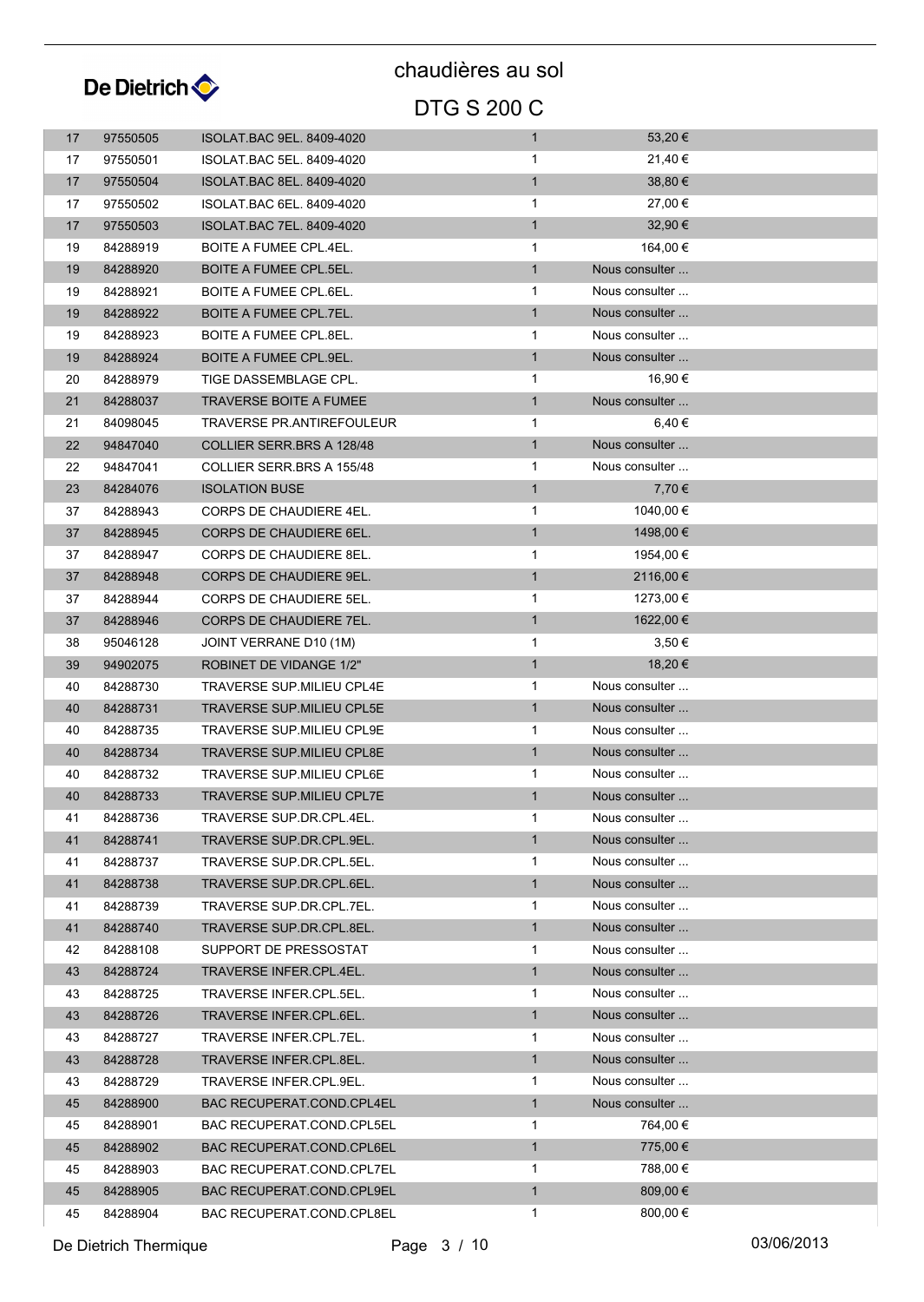

| 46  | 95047123 | <b>JOINT COVISIL (1M)</b>         | $\mathbf{1}$ | 20,20€         |  |
|-----|----------|-----------------------------------|--------------|----------------|--|
| 47  | 97560361 | <b>EMBOUT</b>                     | $\mathbf{1}$ | 8,05€          |  |
| 48  | 97557145 | <b>VIS</b>                        | $\mathbf{1}$ | 14,00 €        |  |
| 49  | 94996434 | SIPHON D32 YF1C NICOLL            | $\mathbf{1}$ | 48,80 €        |  |
| 50  | 84288955 | <b>BOITE A FUMEE CPL.</b>         | $\mathbf{1}$ | 287,00 €       |  |
| 51  | 84288961 | PASSAGE FUMEE CPL.5 EL.           | $\mathbf{1}$ | Nous consulter |  |
| 53  | 84288971 | BOITE DEPART FUM.CPL.4A6E         | $\mathbf{1}$ | 201,00 €       |  |
| 53  | 84288972 | BOITE DEPART FUM.CPL.7-8E         | 1            | 202,00 €       |  |
| 53  | 84288973 | BOITE DEPART FUM.CPL.9EL.         | $\mathbf{1}$ | Nous consulter |  |
| 54  | 97549410 | TUBE PVC VERVYL 8X11              | $\mathbf{1}$ | 2,05 €         |  |
| 55  | 95110301 | <b>VENTILATEUR EBM REF G2E120</b> | $\mathbf{1}$ | 532,00 €       |  |
| 56  | 97550163 | JOINT VENTILAT, 8428-4033         | $\mathbf{1}$ | 3,90 €         |  |
| 57  | 97550162 | JOINT VENTILAT, 8428-4032         | $\mathbf{1}$ | 3,90€          |  |
| 58  | 97549383 | <b>TUYAU EXTRACTION FUMEES</b>    | $\mathbf{1}$ | Nous consulter |  |
| 60  | 84281539 | CARENAGE EXTRACT FUM 4A8E         | $\mathbf{1}$ | 72,00 €        |  |
| 60  | 84281540 | CARENAGE EXTRACT.FUM.9EL.         | $\mathbf{1}$ | 80,40 €        |  |
| 61  | 84284703 | PRESSOSTAT DUNGS 1,5 MBAR         | $\mathbf{1}$ | 258,00 €       |  |
| 109 | 84288044 | <b>TRAVERSE INF.MILIEU 4 EL.</b>  | 1            | Nous consulter |  |
| 109 | 84288045 | <b>TRAVERSE INF.MILIEU 5 EL.</b>  | $\mathbf{1}$ | Nous consulter |  |
| 109 | 84288046 | <b>TRAVERSE INF.MILIEU 6 EL.</b>  | $\mathbf{1}$ | Nous consulter |  |
| 109 | 84288047 | <b>TRAVERSE INF.MILIEU 7 EL.</b>  | $\mathbf{1}$ | Nous consulter |  |
| 109 | 84288049 | TRAVERSE INF.MILIEU 9 EL.         | $\mathbf{1}$ | Nous consulter |  |
| 109 | 84288048 | <b>TRAVERSE INF.MILIEU 8 EL.</b>  | $\mathbf{1}$ | Nous consulter |  |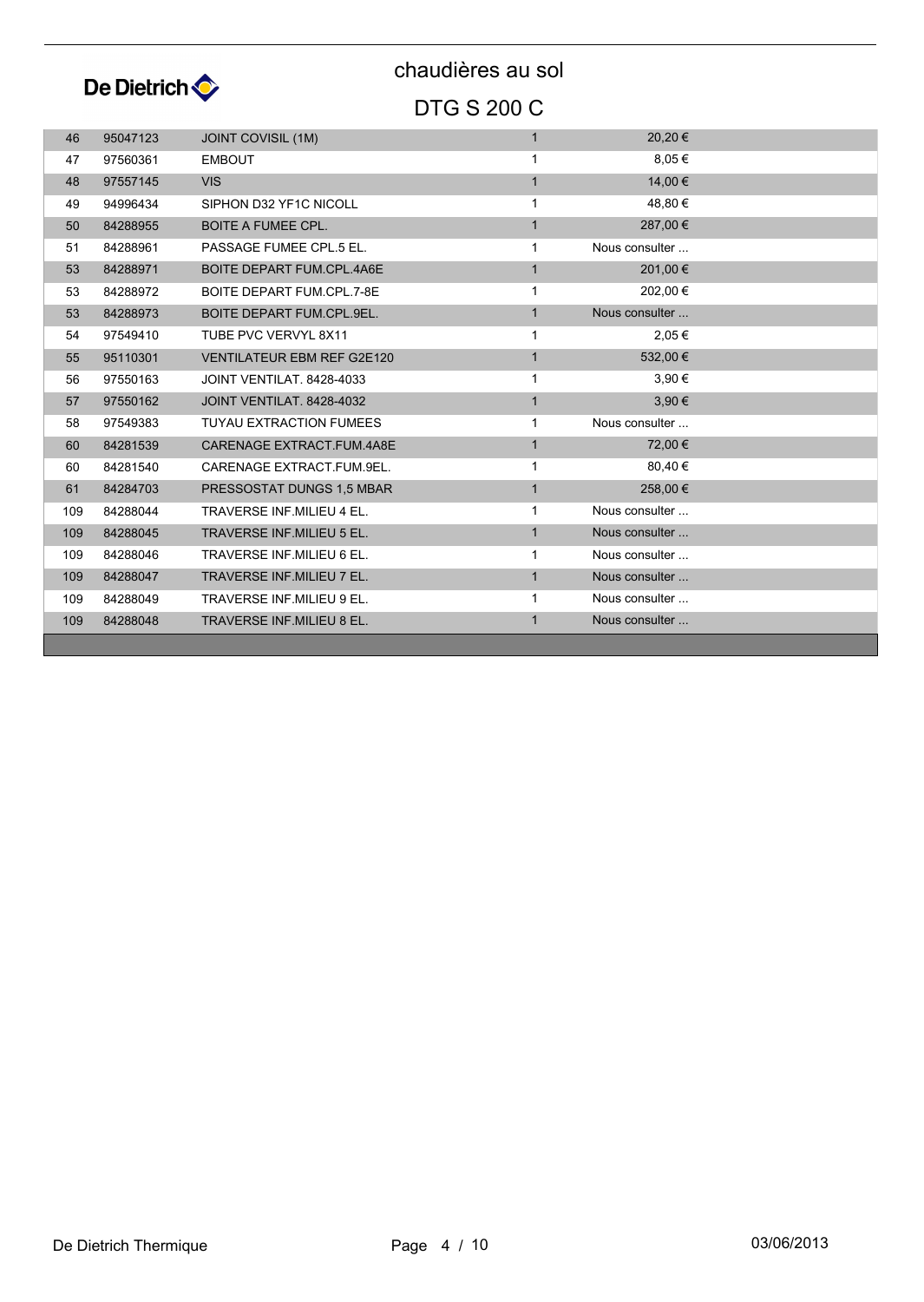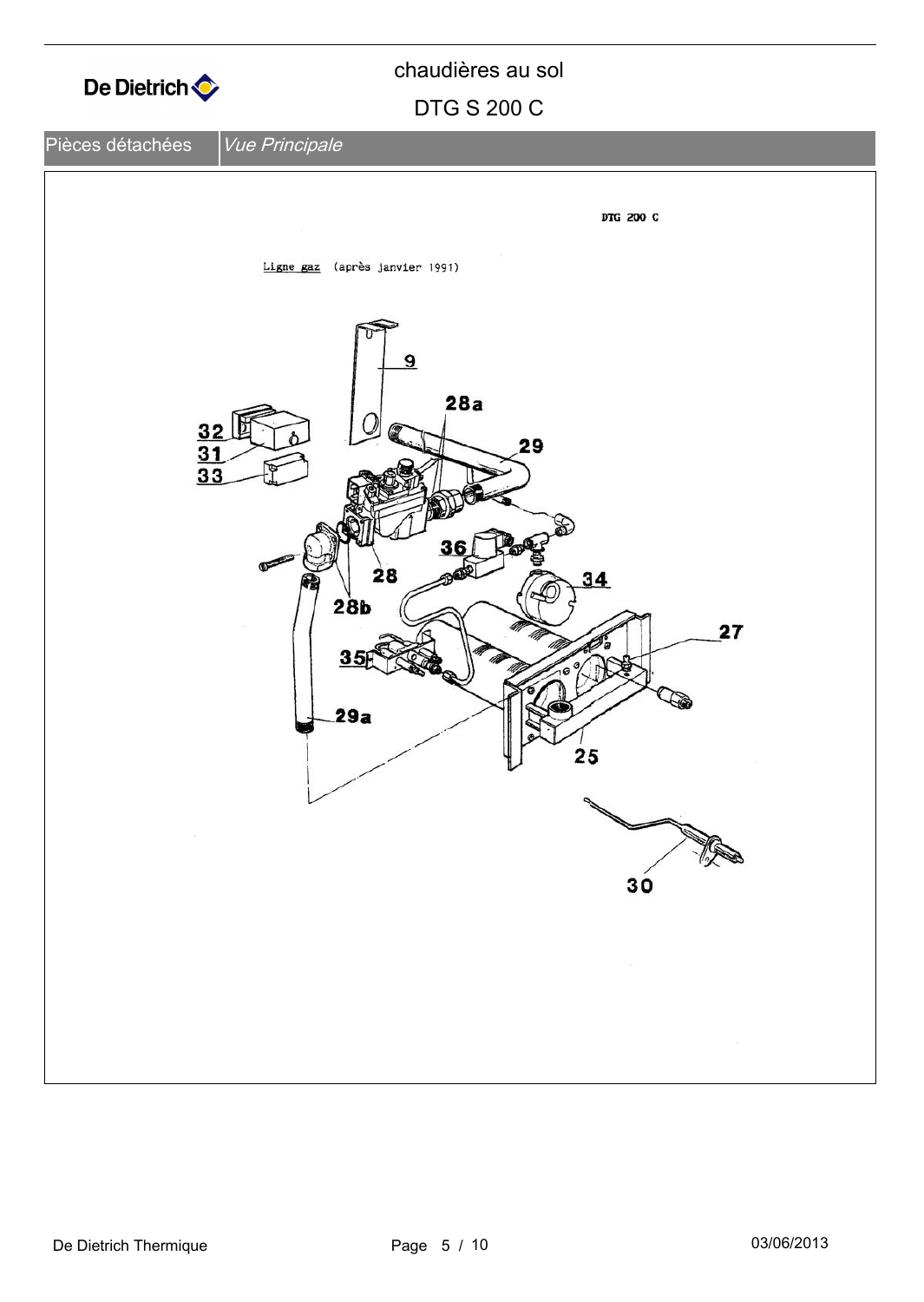

| Réf.            | Référence | Description                         | Qté          | <b>Tarif</b>   | Remarques |
|-----------------|-----------|-------------------------------------|--------------|----------------|-----------|
| 9               | 84288036  | <b>SUPPORT TUBE GAZ</b>             |              | Nous consulter |           |
| 25              | 97581386  | <b>TIROIR BRUL.FU.4E84091528</b>    | $\mathbf{1}$ | Nous consulter |           |
| 25              | 97581391  | <b>TIROIR BRUL.FU.9E84091528</b>    | $\mathbf{1}$ | 197,00 €       |           |
| 25              | 97581386  | <b>TIROIR BRUL.FU.4E84091528</b>    | $\mathbf{1}$ | Nous consulter |           |
| 25              | 97581387  | <b>BRUL FUR. 8409 1528</b>          | $\mathbf{1}$ | 163,00 €       |           |
| 25              | 97581388  | <b>TIROIR BRUL.FU.6E84091528</b>    | $\mathbf{1}$ | 178,00 €       |           |
| 25              | 97581389  | TIROIR BRUL.FU.7E84091528           | $\mathbf{1}$ | 177,00 €       |           |
| 25              | 97581390  | <b>TIROIR BRUL.FU.8E84091528</b>    | $\mathbf{1}$ | 174,00 €       |           |
| 26              | 84091541  | <b>TIROIR BRULEUR WORGAS 5EL</b>    | $\mathbf{1}$ | 150,00 €       |           |
| 26              | 84091545  | TIROIR BRULEUR WORGAS 9EL           | $\mathbf{1}$ | 348,00 €       |           |
| 26              | 84091542  | <b>TIROIR BRULEUR WORGAS 6EL</b>    | $\mathbf{1}$ | 161,00 €       |           |
| 26              | 84091543  | <b>TIROIR BRULEUR WORGAS 7EL</b>    | $\mathbf{1}$ | 173,00 €       |           |
| 26              | 84091544  | <b>TIROIR BRULEUR WORGAS 8EL</b>    | $\mathbf{1}$ | 186,00 €       |           |
| 27              | 95360220  | <b>PRISE DE PRESSION FURIGAS</b>    | $\mathbf{1}$ | $3,30 \in$     |           |
| 28              | 84288791  | VANNE GAZ CPLT. CABLEE SIT 0822-014 | $\mathbf{1}$ | Nous consulter |           |
| 28a             | 97549230  | BRIDE DROITE 3/4"+JT+VIS SIT        | $\mathbf{1}$ | Nous consulter |           |
| 28b             | 97549229  | BRIDE COUDEE 3/4"+JT+VIS SIT        | $\mathbf{1}$ | 15,00 €        |           |
| 28 <sub>b</sub> | 97549154  | <b>BRIDE EQUERRE 3/4"</b>           | $\mathbf{1}$ | 10,00 €        |           |
| 29              | 97549524  | TUBE ARR. GAZ PEINT 4 EL            | $\mathbf{1}$ | Nous consulter |           |
| 29              | 97549529  | TUBE ARR. GAZ PEINT 9 EL            | $\mathbf{1}$ | Nous consulter |           |
| 29              | 97549525  | TUBE ARR. GAZ PEINT 5 EL            | $\mathbf{1}$ | Nous consulter |           |
| 29              | 97549526  | TUBE ARR. GAZ PEINT 6 EL            | $\mathbf{1}$ | Nous consulter |           |
| 29              | 97549527  | TUBE ARR. GAZ PEINT 7 EL            | $\mathbf{1}$ | Nous consulter |           |
| 29              | 97549528  | TUBE ARR. GAZ PEINT 8 EL            | $\mathbf{1}$ | 122,00 €       |           |
| 29a             | 97549379  | TUBE DE RACCORDEMENT                | $\mathbf{1}$ | Nous consulter |           |
| 30              | 84094700  | SONDE D'IONISATION TRANSF.          | $\mathbf{1}$ | Nous consulter |           |
| 30              | 84284706  | SONDE D'IONISATION+MANCHON DETR     | $\mathbf{1}$ | 52,20€         |           |
| 31              | 95361503  | <b>COFFRET SECURITE LFM1.25</b>     | $\mathbf{1}$ | Nous consulter |           |
| 32              | 95320824  | <b>SOCLE</b>                        | $\mathbf{1}$ | 31,00 €        |           |
| 33              | 84284912  | TRANSFORMAT.ALLUMAG.MODIF           | $\mathbf{1}$ | Nous consulter |           |
| 34              | 97580610  | PRESSOSTAT GDW.50                   | $\mathbf{1}$ | Nous consulter |           |
| 35              | 84284702  | BRULEUR DACCENSIONE TRANSFOR        | $\mathbf{1}$ | 220,00 €       |           |
| 36              | 84288997  | VANNE GAZ ALLUM.CABLEE              | $\mathbf{1}$ | 263,00 €       |           |
|                 |           |                                     |              |                |           |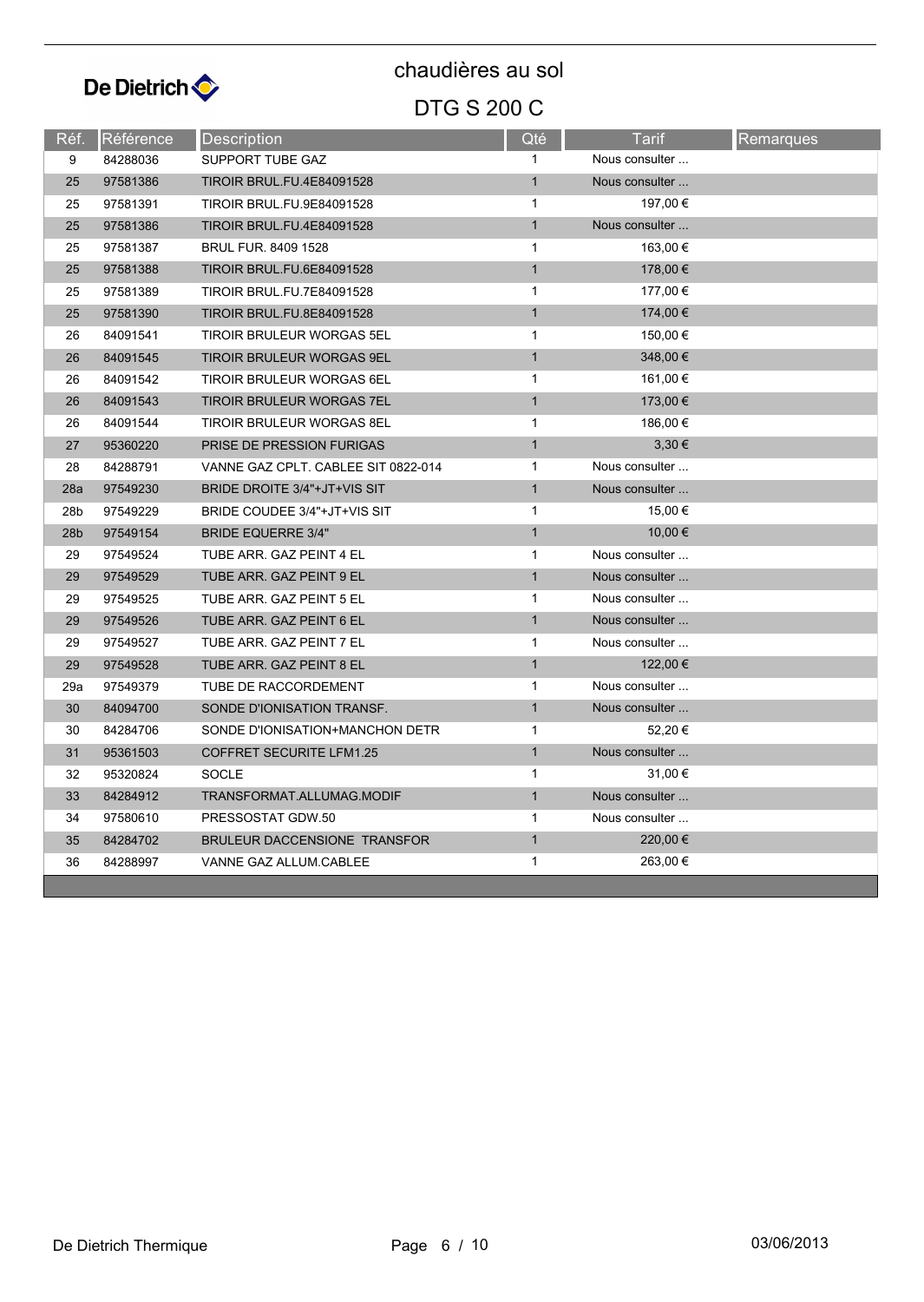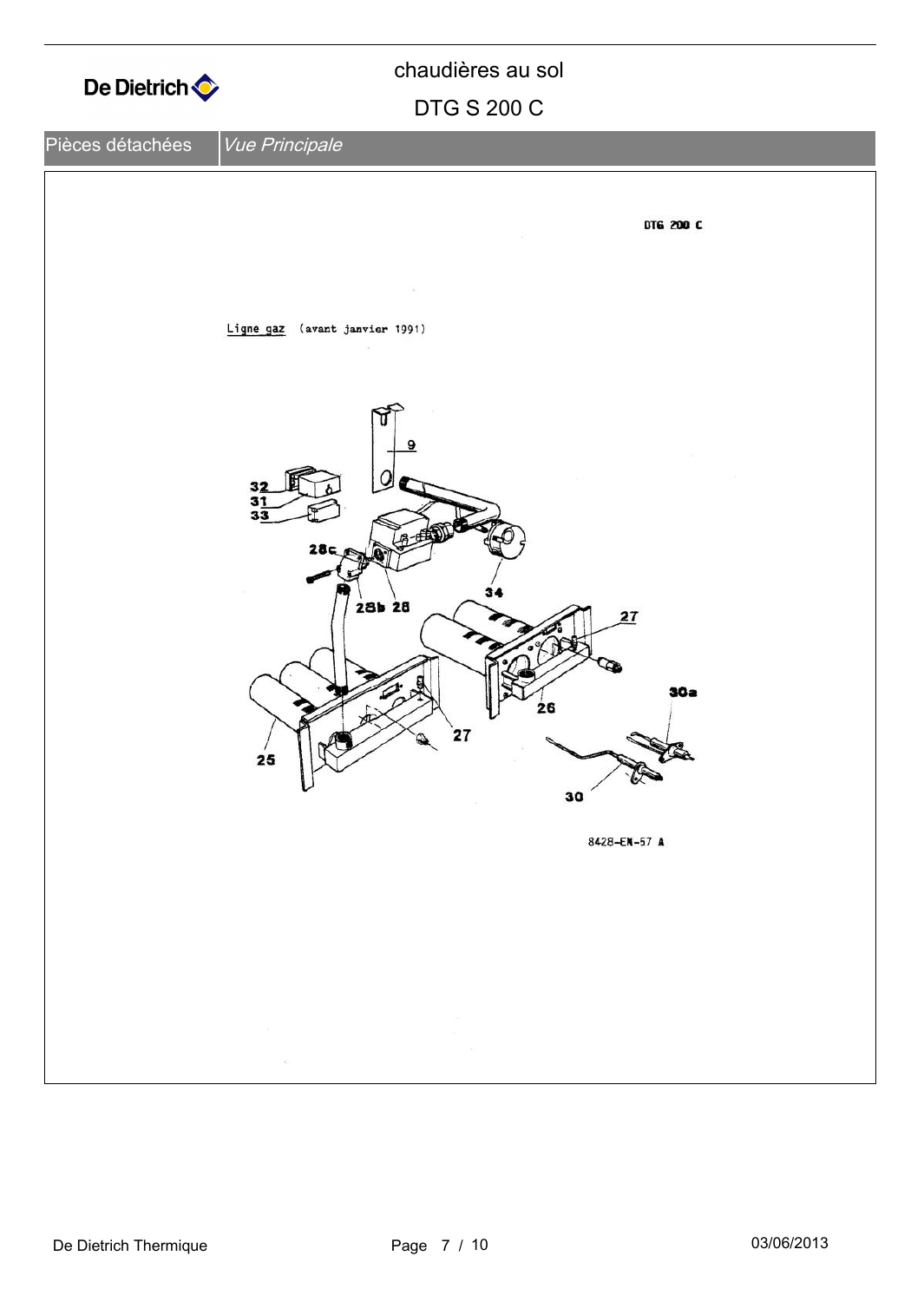

| Réf.            | <b>Référence</b> | <b>Description</b>                  | Qté          | Tarif          | <b>Remarques</b> |
|-----------------|------------------|-------------------------------------|--------------|----------------|------------------|
| 9               | 84288036         | <b>SUPPORT TUBE GAZ</b>             | $\mathbf{1}$ | Nous consulter |                  |
| 25              | 97581386         | <b>TIROIR BRUL.FU.4E84091528</b>    | 1            | Nous consulter |                  |
| 25              | 97581391         | <b>TIROIR BRUL.FU.9E84091528</b>    | $\mathbf{1}$ | 197,00 €       |                  |
| 25              | 97581387         | <b>BRUL FUR. 8409 1528</b>          | $\mathbf{1}$ | 163,00 €       |                  |
| 25              | 97581388         | <b>TIROIR BRUL.FU.6E84091528</b>    | $\mathbf{1}$ | 178,00 €       |                  |
| 25              | 97581389         | <b>TIROIR BRUL.FU.7E84091528</b>    | $\mathbf 1$  | 177,00 €       |                  |
| 25              | 97581390         | TIROIR BRUL.FU.8E84091528           | $\mathbf{1}$ | 174,00 €       |                  |
| 26              | 84091540         | <b>TIROIR BRULEUR WORGAS 4EL</b>    | $\mathbf{1}$ | 137,00 €       |                  |
| 26              | 84091541         | TIROIR BRULEUR WORGAS 5EL           | $\mathbf{1}$ | 150,00 €       |                  |
| 26              | 84091544         | <b>TIROIR BRULEUR WORGAS 8EL</b>    | 1            | 186,00 €       |                  |
| 26              | 84091542         | TIROIR BRULEUR WORGAS 6EL           | $\mathbf{1}$ | 161,00 €       |                  |
| 26              | 84091543         | TIROIR BRULEUR WORGAS 7EL           | $\mathbf{1}$ | 173,00 €       |                  |
| 26              | 84091545         | TIROIR BRULEUR WORGAS 9EL           | $\mathbf{1}$ | 348,00 €       |                  |
| 27              | 95360220         | PRISE DE PRESSION FURIGAS           | $\mathbf{1}$ | $3,30 \in$     |                  |
| 28              | 84288791         | VANNE GAZ CPLT. CABLEE SIT 0822-014 | $\mathbf{1}$ | Nous consulter |                  |
| 28 <sub>b</sub> | 97549229         | BRIDE COUDEE 3/4"+JT+VIS SIT        | $\mathbf{1}$ | 15,00 €        |                  |
| 28 <sub>b</sub> | 97549154         | <b>BRIDE EQUERRE 3/4"</b>           | $\mathbf{1}$ | 10,00 €        |                  |
| 28c             | 95365378         | <b>JOINT O-RING</b>                 | $\mathbf{1}$ | 2,05 €         |                  |
| 29              | 97549525         | TUBE ARR. GAZ PEINT 5 EL            | $\mathbf{1}$ | Nous consulter |                  |
| 29              | 97549526         | TUBE ARR. GAZ PEINT 6 EL            | 1            | Nous consulter |                  |
| 29              | 97549529         | TUBE ARR. GAZ PEINT 9 EL            | $\mathbf{1}$ | Nous consulter |                  |
| 29              | 97549527         | TUBE ARR. GAZ PEINT 7 EL            | 1            | Nous consulter |                  |
| 29              | 97549528         | TUBE ARR. GAZ PEINT 8 EL            | $\mathbf{1}$ | 122,00 €       |                  |
| 30              | 84094700         | SONDE D'IONISATION TRANSF.          | $\mathbf{1}$ | Nous consulter |                  |
| 30              | 84284706         | SONDE D'IONISATION+MANCHON DETR     | $\mathbf{1}$ | 52,20€         |                  |
| 30a             | 95332809         | <b>BOUGIE ALLUMAGE</b>              | $\mathbf 1$  | Nous consulter |                  |
| 31              | 95361503         | <b>COFFRET SECURITE LFM1.25</b>     | $\mathbf{1}$ | Nous consulter |                  |
| 32              | 95320824         | <b>SOCLE</b>                        | 1            | 31,00 €        |                  |
| 33              | 84284912         | TRANSFORMAT.ALLUMAG.MODIF           | $\mathbf{1}$ | Nous consulter |                  |
| 34              | 97580610         | PRESSOSTAT GDW.50                   | 1            | Nous consulter |                  |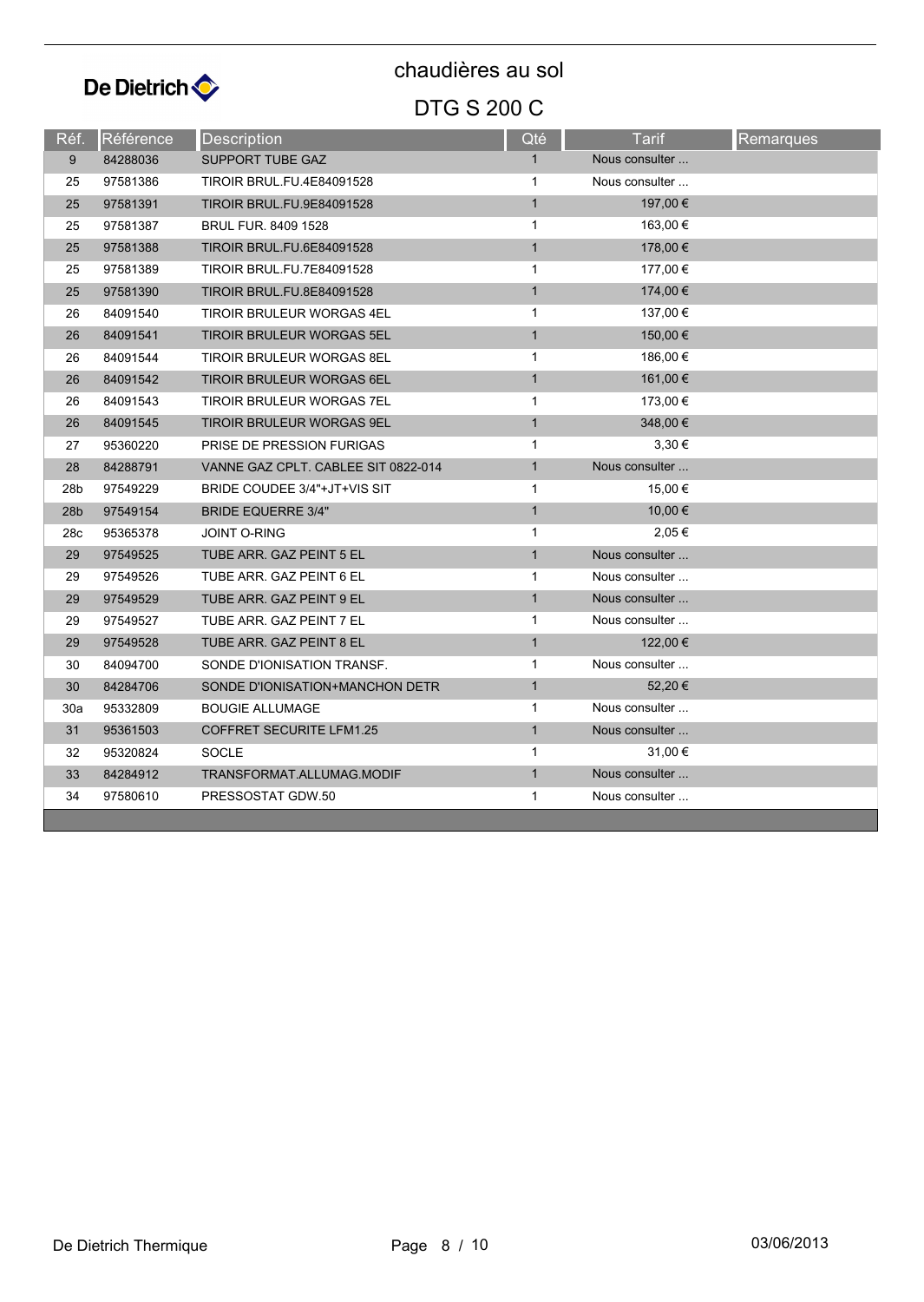